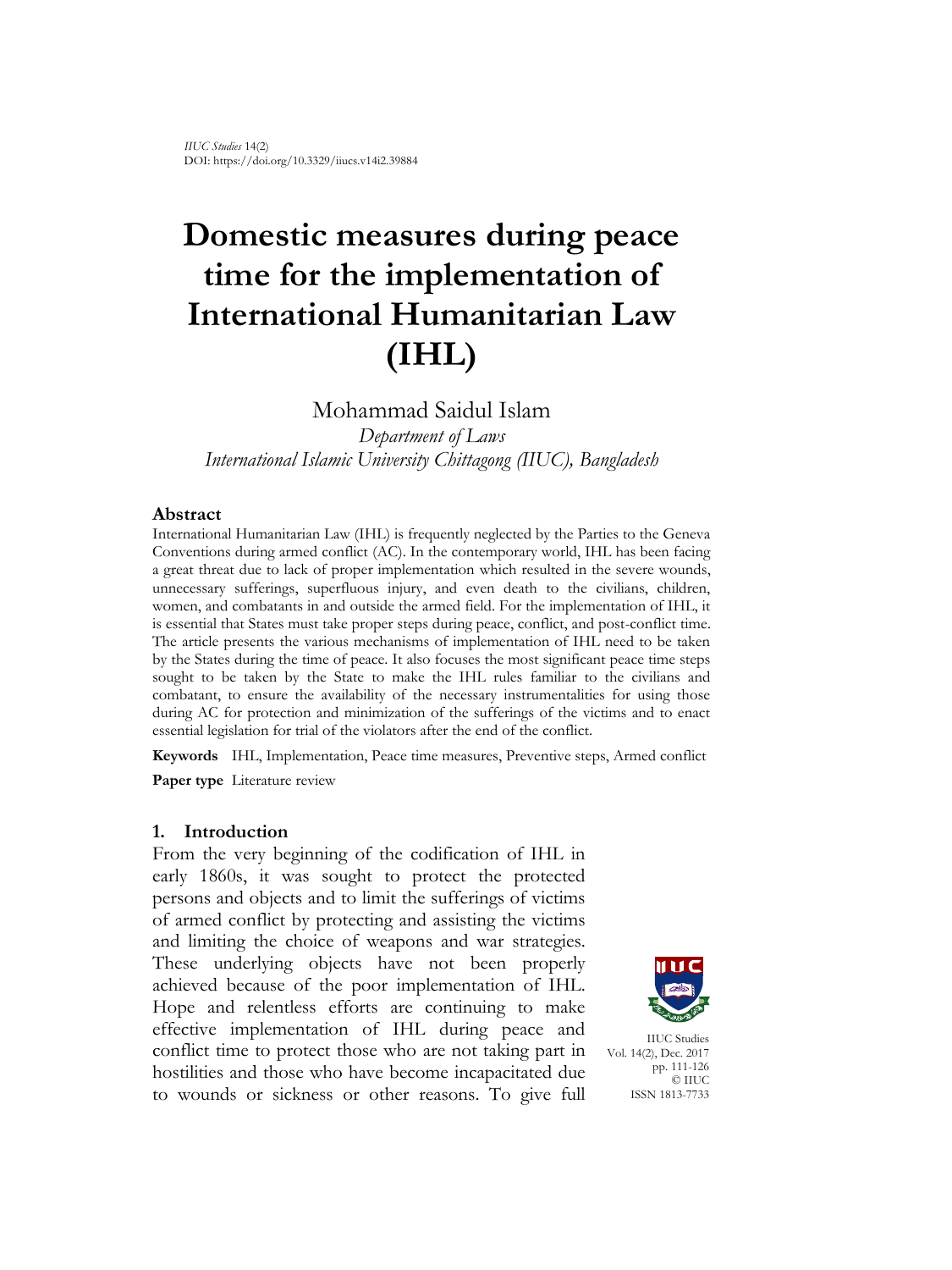effectiveness of IHL it is essential that the States must take effective steps during peace, conflict and post conflict time. The peace time measures are first and the most important steps of a State for limiting the combatants under the boundaries of the provisions of IHL during conflict time. If a State does not take any measures during peace time it will not be possible for the concerning State to conduct war complying with the principles of IHL. This paper highlights the steps that must be taken by a State during peace time to give appropriate effectiveness of IHL during conflict and post-conflict time.

## **2. Definition of Implementation of IHL**

In general term "implementation" means all the measures which are to be taken by the States, individuals or other organizations to give full effectiveness of the IHL. Rajon (2008) says, taking prior steps to avoid the future violations of IHL is also called implementation but this concept is used in narrower sense where implementation is differentiated from enforcement steps taken to restore the observance where law has already been violated and ensuring compliance and respect as well (Draper, 1979:9). In wider sense implementation includes the means of prevention, means of control, means of sanctions and other means for the realization of full benefits of the IHL (Sandoz, 1997:250).

Here it should be noted that the term "implementation of IHL" encompasses all the measures which are to be taken during peace, war and post-war time for getting full benefit of IHL. It indicates that the State will have to take some preventive measures, i.e., making legislation containing the provisions of Geneva Conventions, disseminating the conventions and its protocols, translation of the conventions and additional protocols (AP) in her mother language, training to the military personnel etc., taking some controlling measures to compel the belligerents to comply with IHL during the conflict and need to take some enforcement measures immediately after the end of conflict to punish those who have already violated IHL.

## **3. Peace time measures to implement IHL**

A wide range of measures need to be taken during peace, conflict and post conflict time for the implementation of IHL. Among these three staged steps, the peace measures help the State parties to the armed conflict to protect the protected persons and objects and to minimize the sufferings of the victims during AC. It means a State must take some steps at the time of peace so that if the State engages into any conflict then it can comply with the objectives and principles of IHL during the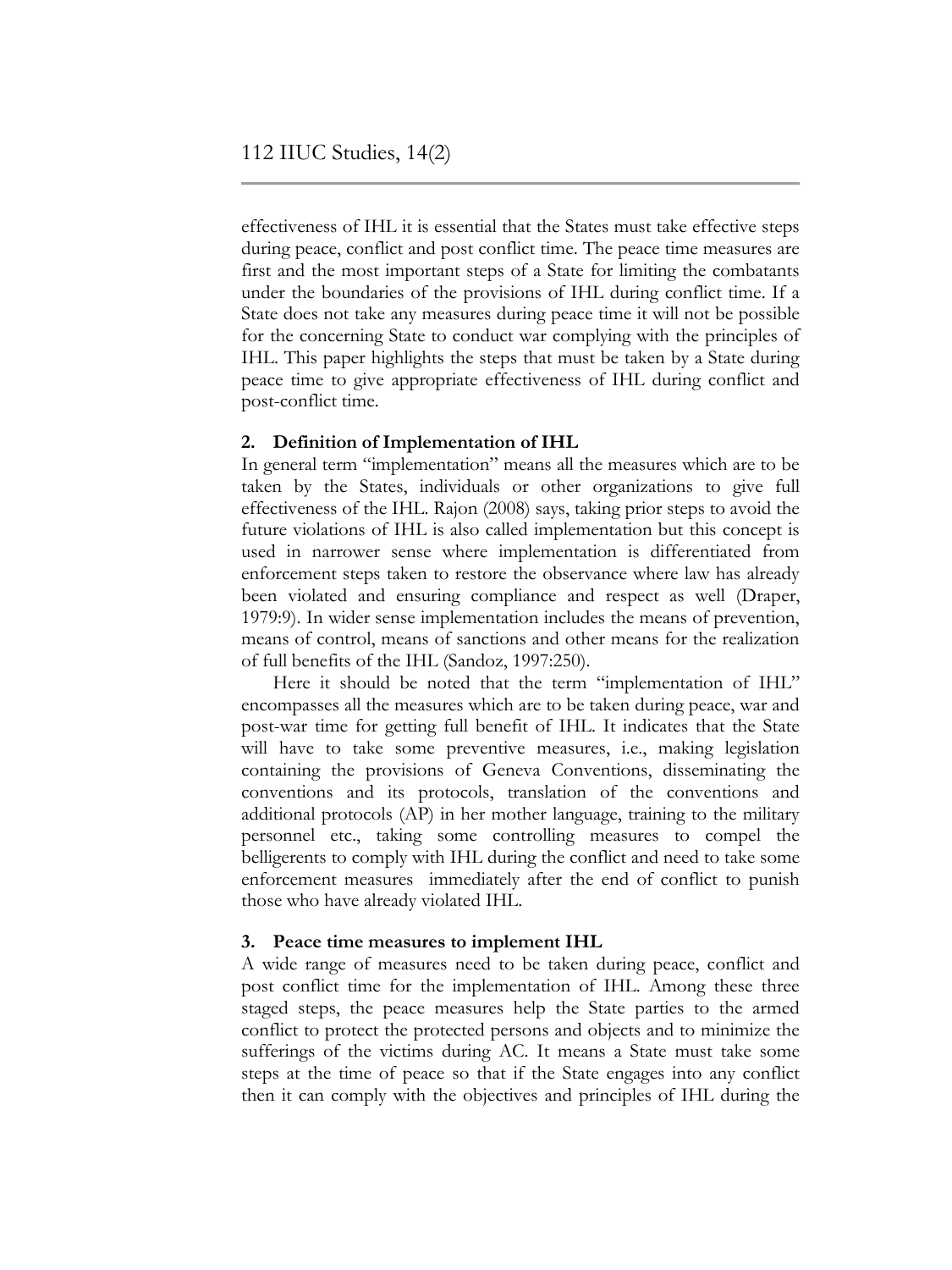time of warfare and after the end of the hostilities. In this stage the States are to take some measures which are very much important for the implementation of IHL because without taking prior steps implementing IHL during armed conflict is impossible (Murphy, 2004). It is not sufficient merely to follow some rules when the conflict begins, but it requires that the States must take some measures both before starting the armed conflict and during the conflict and after the end of the conflict. For the implementation of IHL, preventive measures have considerable importance in many respects compared to other two stages of implementation of IHL. Firstly, without taking prior measures, it is quite impossible to implement IHL during armed conflict and secondly, punishing the violators after the end of war requires enacting law (International Committee of the Red Cross [ICRC]), establishing necessary court or tribunal and appointing necessary manpower during peace time.

States should take some measures during peace time namely (a) to make the civilians and combatants acquainted with the IHL, (b) to set up the necessary structures (c) to appoint required number of personnel and (d) to enact legislations for prosecuting the violators of IHL. With a view to achieving these objectives, the State is required "to respect and to ensure respect for the present conventions in all circumstances" (common article 1, GCs 1949) and some other additional activities under these conventions are required to be done. The following discussion focuses the activities what must be taken by a State during peace time to implement IHL at the time of AC and after the end of conflict.

## **4. Development and acceptance of IHL instrumentalities by the States**

In the middle of the last century, IHL was quite unknown to the world communities. Even less than three decades ago, IHL was hardly known by people and few persons namely ICRC lawyers, military lawyers and so on (Murphy, 2004:47). It is mentionable that in 1970s only the University of Geneva offered a regular IHL course (National Implementation of IHL, 2010).

Today, the scenario has revolutionarily changed. Now people of all sectors either belligerents or politicians or lawyers or journalists or students or diplomats or terrorists or rebels, NGO activists, ICRC representatives, demonstrators, civilians populations and so on constantly refer IHL. And it is worthy to mention here that now IHL is offered in different levels of educations such as undergraduate, graduate and post graduate. This huge development of IHL both in documentations and on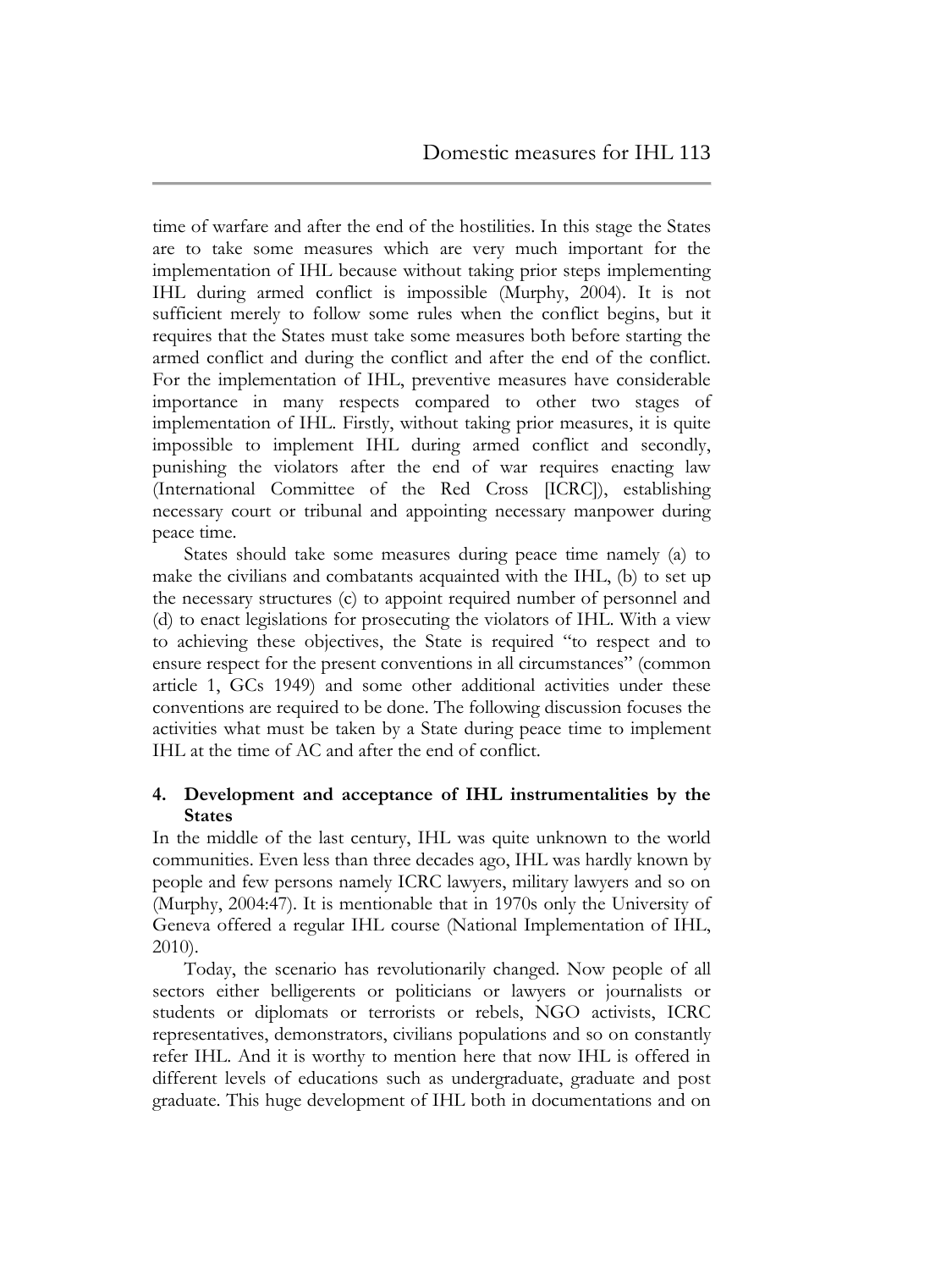creating awareness among people has lessened the difficulties of implementation of IHL significantly. For implementation of IHL, sufficient international documents have already been adopted and now it needs to be implemented in national level by signing and ratifying those documents and simultaneously nationalizing those international documents by making State legislations.

| SL. | Title                                        | State parties | States ratified |
|-----|----------------------------------------------|---------------|-----------------|
| 1   | 1949 Geneva Conventions                      | 196           | 196             |
| 2   | 1977 Additional Protocol I                   | 174           | 174             |
| 3   | 1977 Additional Protocol II                  | 168           | 168             |
| 4   | 2005 Additional Protocol III                 | 72            | 72              |
| 5   | 1954 The Hague Convention for the            | 126           |                 |
|     | Protection of Cultural Property in Armed     |               | $\overline{4}$  |
|     | Conflict                                     |               |                 |
| 6   | 1954 Protocol I Concerning Cultural Property | 103           | 1               |
|     | in Situations of Occupation                  |               |                 |
| 7   | 2000 Optional Protocol on the Involvement of | 161           | 18              |
|     | Children in Armed Conflicts                  |               |                 |
| 8   | 1975 The Biological Weapons Convention       | 173           |                 |
| 9   | 1980 Convention on Certain Conventional      | 121           |                 |
|     | Weapons                                      |               | 5               |
| 10  | 1993 Chemical Weapons Convention             | 192           | 2               |
| 11  | 1997 Ottawa Treaty                           | 161           | 1               |
| 12  | 1998 Rome Statute                            | 123           | 31              |
| 13  | 2008 Convention on Cluster Munitions         | 98            | 29              |

Table 4: Table shows the States that have accepted IHL core documents (ICRC, 2015)

The picture shows that these GCs of 1949 have been signed by all the countries of the world, in this respect it can be declared as an universal instrument, and a satisfactory number of States have signed some important instruments, for example, AP I, AP II, CWC etc., but many instruments which are important for the achievement of goals of IHL have not been signed by many countries; on the other hand the number of signatory States is quite dissatisfactory but the increase of the number is essential for the implementation of IHL.

It is of great need that these documents must be signed and ratified by all the countries especially the powerful States. Ratification of IHL treaties is important especially at least for two purposes; firstly, IHL instruments have been designed mainly for the protection of victims of ACs and those who are not taking part in the hostilities and secondly, by ratification the States show its intention to implement IHL by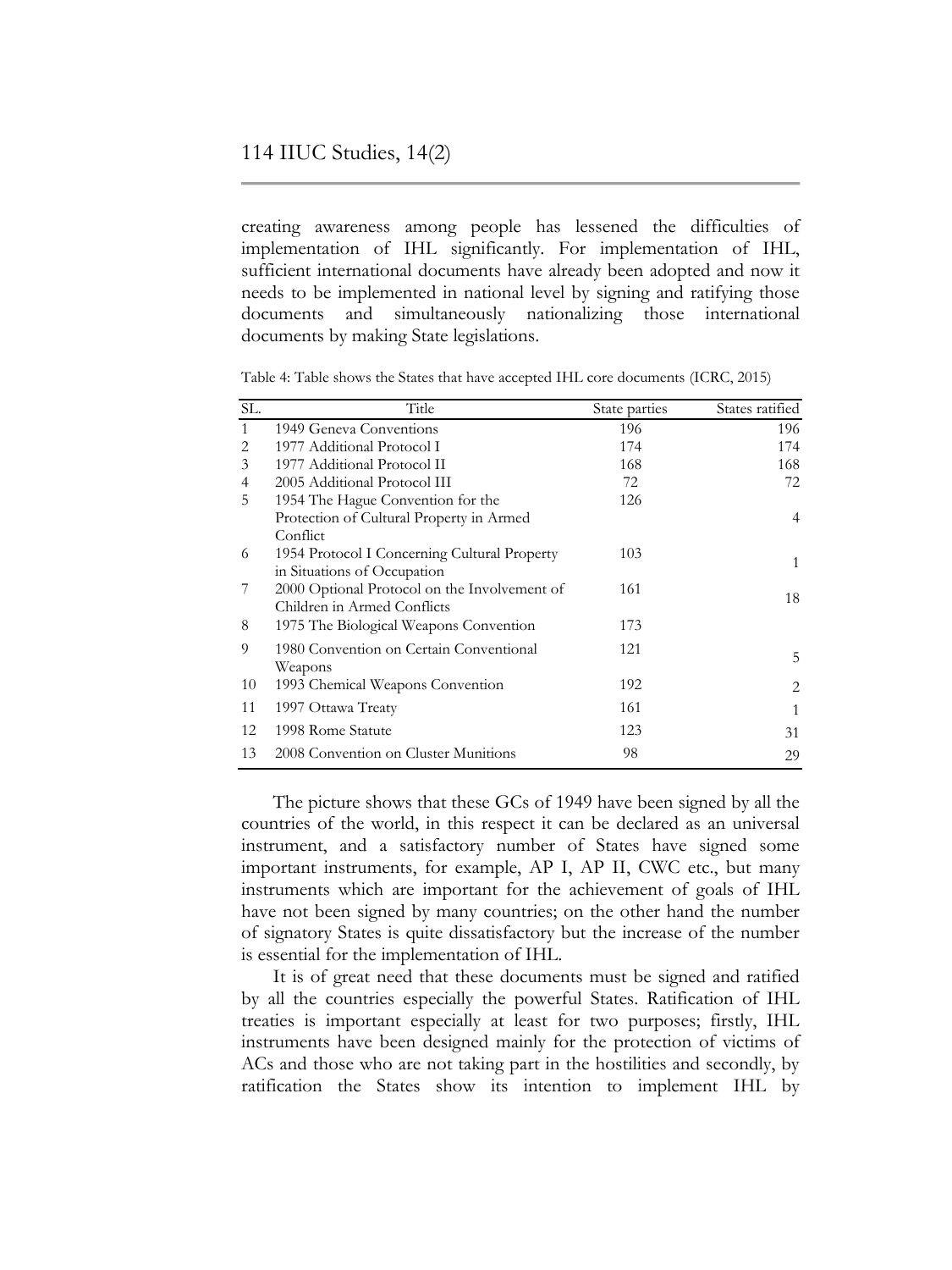incorporating IHL in the domestic law which is very much important for debarring the soldiers from grave breaches of IHL and ensuring compliance with certain rights recognized globally (ICRC, 2015:20). The grave importance of implementation of IHL lies on the ratification of the humanitarian treaties by the State, because ratification is the first step for the implementation of IHL. Although the Geneva Conventions have been achieved universally and its Additional Protocols of 1977 are among the most widely accepted legal instruments following the ratifications a big number of ratified States did not enact national laws incorporating the provisions of GCs and APs.

#### **5. International Law compliance obligations**

Under the maxim "*pacta sunt servanda*" the State Parties of the international treaties, conventions and contracts are required that they must respect international law. The parties of the four GCs of 1949 and the APs have taken responsibilities to respect and to ensure respects of these instruments (common article 1, GCs 1949). The common article 1 is, "The High Contracting parties undertake to respect and to ensure respect for the present conventions in all circumstances." It is the first international treaty where the provision "to *undertake to respect and to ensure respect in all circumstances*" has been inserted but prior to these Conventions the term "*respected in all circumstances"* can be found in article 25(1) of "The Geneva Convention for the Protection of Wounded and Sick of 1929" and in article 82(1) of "The Geneva Convention Relative to the Treatment of Prisoners of War of 1929".

After the adoption of the GCs in 1949 in many documents the identical provision of common Article 1 can be found in article 1(1) of the AP I, 1977 and in article 1(1) of the AP III, 2005, and article 38(1) of "1989 the Convention on the Rights of the Child". This provision was accepted by the International Court of Justice (ICJ) in many cases, for example, the *Nicaragua* Judgment, the *Nuclear Weapons* and *Wall* Advisory Opinions, by declaring it as customary international law. Now this common article 1 is deemed as "quasi-constitutional" international law which is based on *erga omnes* doctrine and it obliges the contracting parties to take necessary variety steps for persuading the States and private individuals to follow the GCs (Focarelli, 2010:125).

The term *respect* was used in many conventions in "individualcompliance meaning", for example, articles  $15(1)$ ,  $17(1)(3)$ ,  $19(1)(2)$ ,  $34(1)$ , 35(2), 45, and 48 of the First Geneva Convention; to Arts 18(1), 20(1), 46(1), 49 of the Second Geneva Convention; to Arts 20(2), 29(1), 44(2), 46(3), 48(3), of the Third Geneva Convention; and to Arts 24(1), 25(2),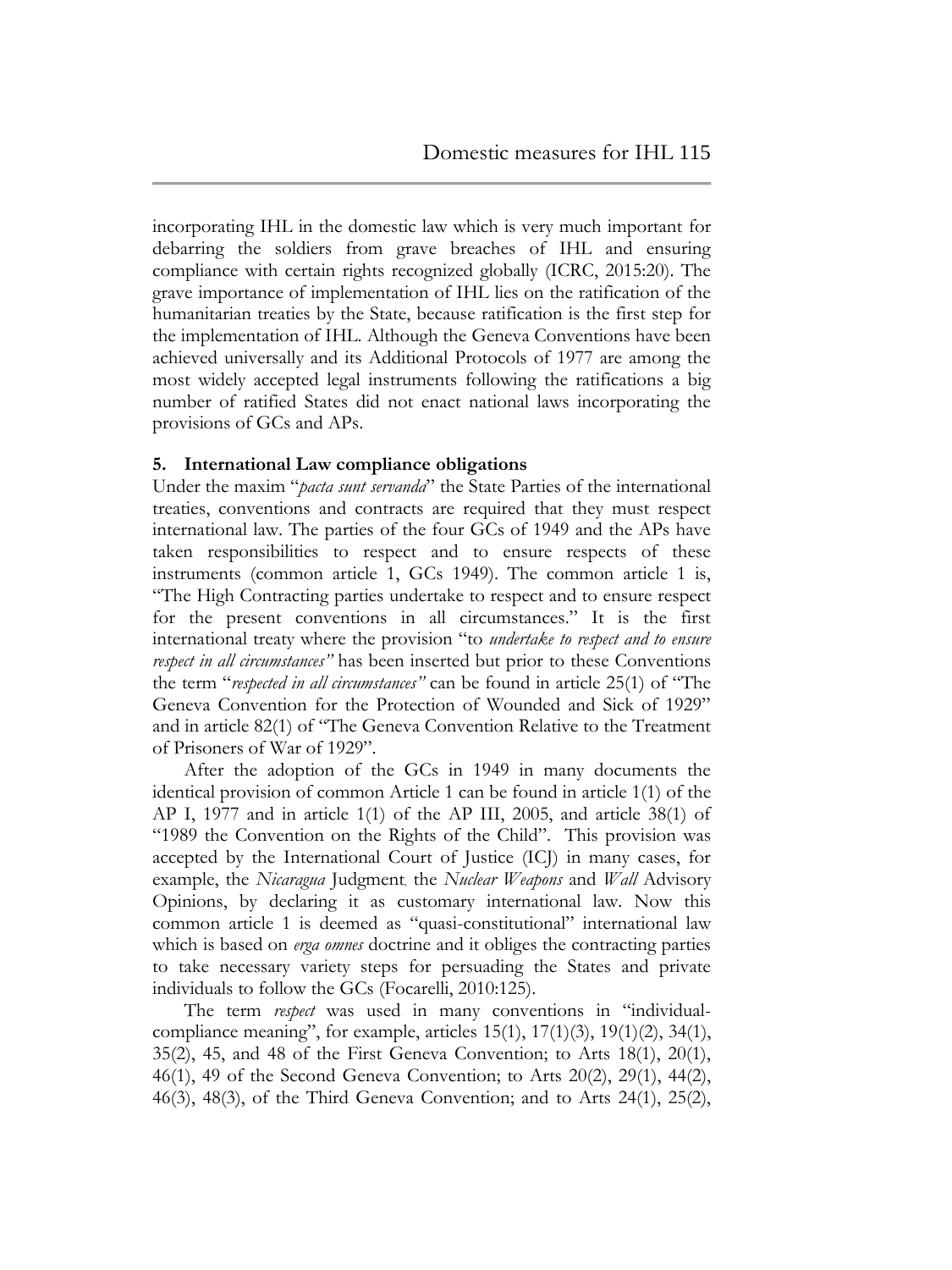39(2), 40(2), 49(3), 51(2), 55(2), 93(1), 94(1) and 94(145) of the Fourth Geneva Convention, art. 48, 80(2), 12(4), 33(3), 90(1)(d), and 90(6) of Additional Protocol 1, 1977. It means that the State shall adopt all the necessary measures to implement the conventions within their legal systems and the term *ensure respect* used in a broader sense in "Statecompliance meaning" which imposes an obligation on the States to take every possible step to induce the violator States to abide by the Conventions (Focarelli, 2010:125). This extensive approach of the term "ensure respect" has unequivocally been supported by the ICRC Commentaries to the GCs of 1949 and its APs (Pictet, 1952:1960).

The ICRC commentary of 1977 AP 1, mentions that the term "*ensure respect*" imposes an obligation on combatants, other armed forces members and civilians and civilian population as a whole to ensure respect for the conventions and protocols (Commentary on APs and GCs' 1987). The similar term has also been used in many other international instruments, i.e., article 1 of "The European Convention on Human Rights 1950", art. 1(1) "American Convention on Human Rights 1969" and the same meaning was given by the commentators, regional courts (*Ilascu and Others v. Moldova and Russian Federation*) and the International Court of Justice.

In 1993, the ICJ in its order on *Bosnia v. Serbia* case wondered whether the obligation of the State parties to prevent the genocide as set out in article 1 of "1948 Convention on the Prevention and Punishment of Genocide Crimes", goes beyond the territorial limit. The article 1 imposes the responsibilities on the State parties to haul genocide within and beyond the territory. Beyond the territory means that the State should steps to prevent genocide even when it is committed outside the territory.

Most of the States are reluctant to accept this meaning and obligation. For example, the Argentine Law of War Manual of 1989 provides that "the Geneva Conventions and Protocol I expressly oblige States not only to respect . . . , but also to ensure respect by issuing orders and instructions for that purpose." According to the Australian Commanders" Guide of 1994 "Australia is responsible for ensuring that its military forces comply with Law of Armed Conflict (LOAC) and all Australian Defence Force (ADF) members are responsible for ensuring that their conduct complies with the LOAC." Pursuant to the 1990 Military Manual, in the Soviet Union, all States, public organizations and by their citizens including armed forces members are bound to confirm respecting the law of hostilities (Focarelli, 2010:125).

In all these national documents, the term *ensures respect* was explained to indicate the individual compliance against the State-compliance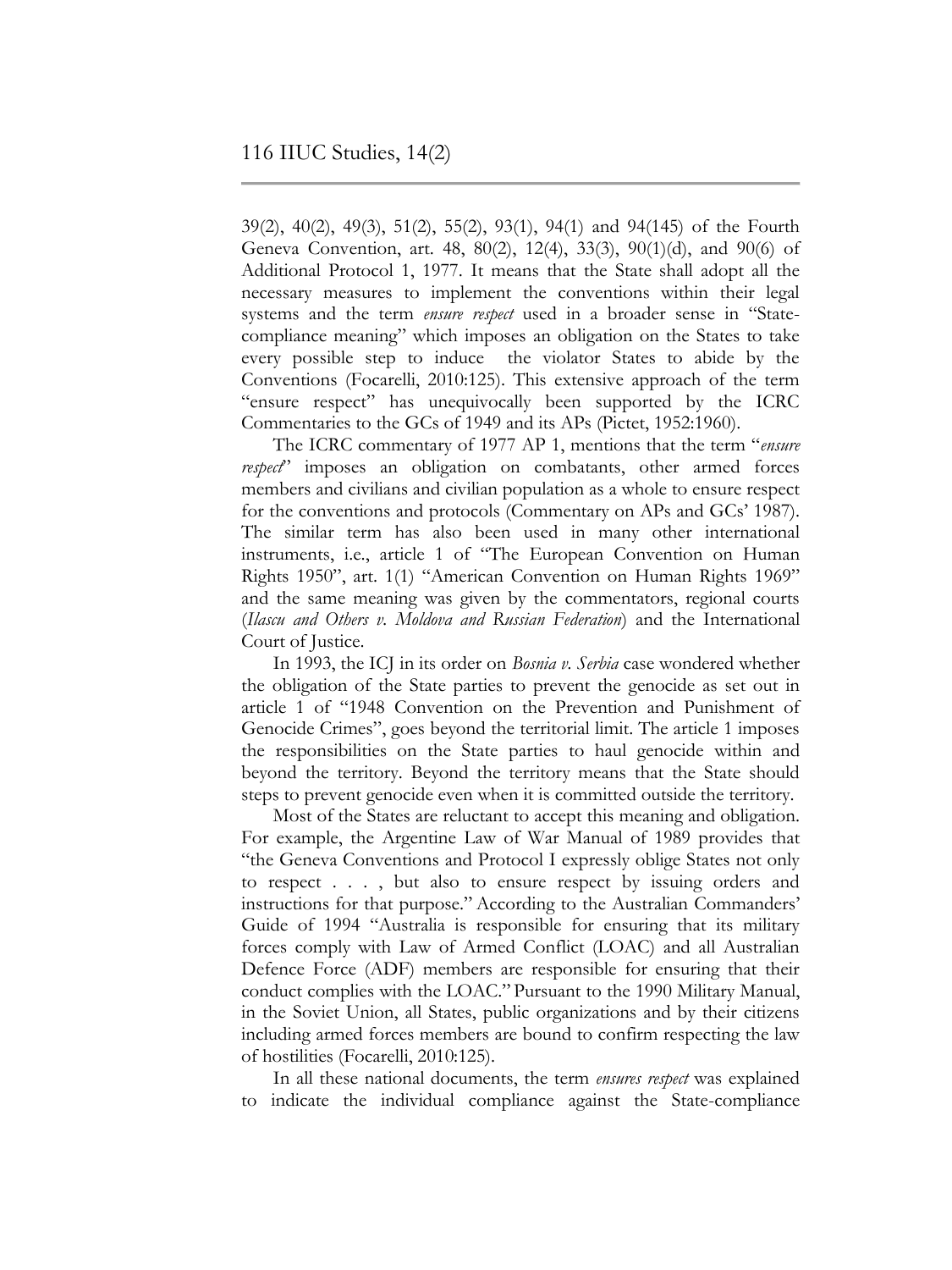concept. The State-compliance concept will be more helpful to implement so the State parties of Geneva Conventions need to make national legislations inserting both the concept of individual compliance and State compliance and the States those who have already enacted State legislation incorporating only the individual compliance, also need to include the concept of State compliance.

## **6. Translation of the conventions and protocols into the mother languages**

English and French are recognized as the official versions of the GCs of 1949 (Art. 55, GC I) whereas the two APs are found in Arabic, English, Chinese, French, Spanish and Russian six official languages (Art. 102, AP I of 1977). The States parties whose national languages are different from the above ones are under the obligation to translate the text into their mother language, so that the nationals can easily understand the conventions and protocols and abide by them. The Geneva Conventions impose another important obligation to communicate these translations to the other contracting parties in peace time to avoid the difficulties on interpretation of translations by various countries in many ways (Articles 48, 49,128 and 144 respectively first, second and third and fourth Geneva Conventions, 1949).

## **7. Dissemination of the conventions and protocols**

Knowledge is the prerequisite to show respect to any law. The disseminating the Geneva Conventions and Protocols to the general people and military personnel in various ways is considered an effective way of acquainting the people with these laws. All the Geneva Conventions and their Additional Protocols impose on every member State an obligation to disseminate widely the Conventions and the Protocols to the people during both peace and armed conflicts so that the members of armed forces and general people being well acquainted with these texts (arts. 47, 48,127 and 144 of respectively GCs I, II, III, IV).

# **8. Advisers in the armed forces**

The parties of the protocols are asked to appoint necessary legal advisors in armed forces at peace time to ensure their availability at conflicting time to advise the military commanders during conflict. Moreover it is also the responsibility of the conflicting parties to ensure legal advisors at the armed conflict for proper instructions to the combatants to ensure compliance of the provisions of Conventions and Protocols during the conflict (art. 82, AP I of 1977).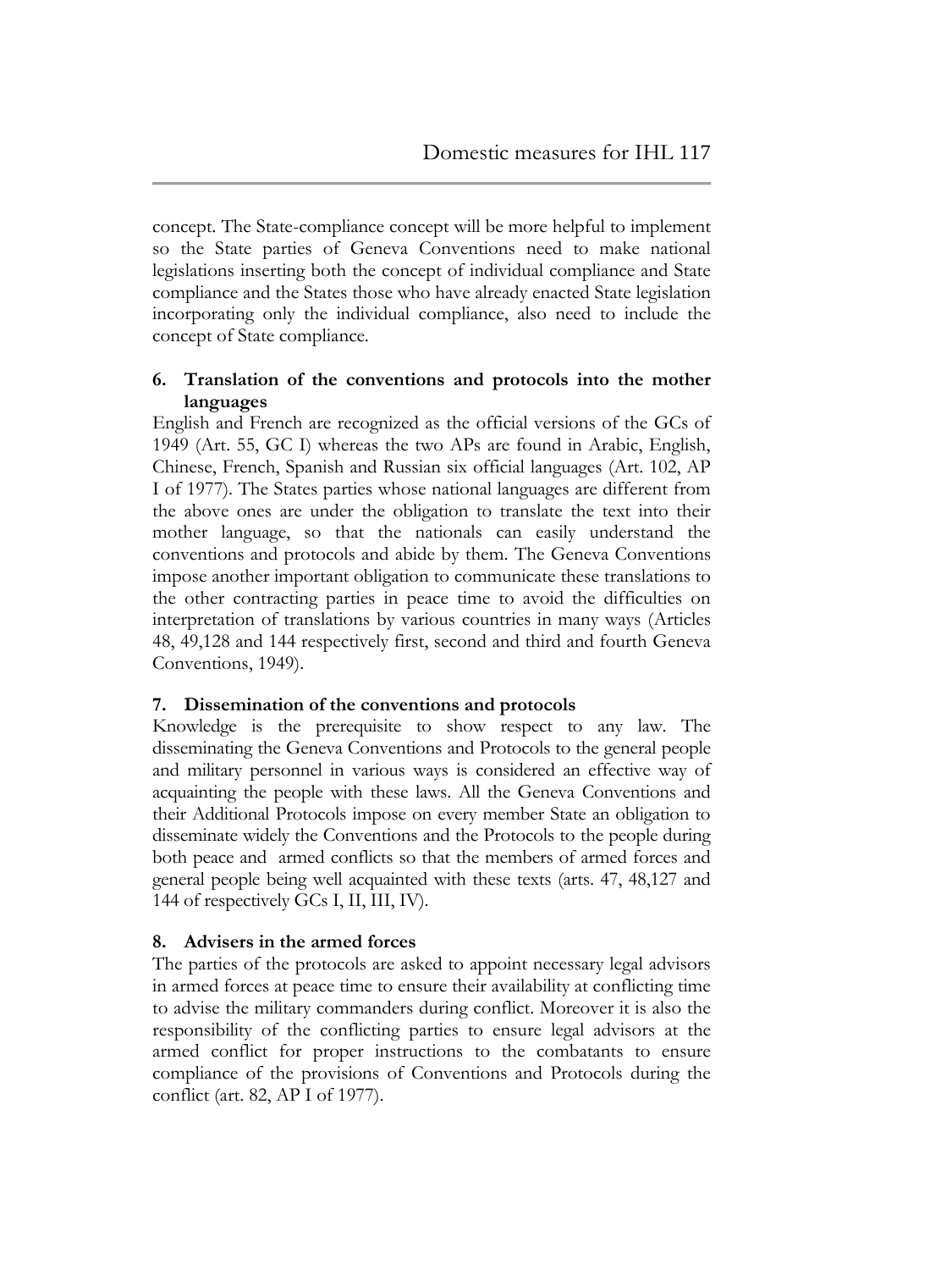#### **9. Adopting criminal legislation**

One of the explicit obligations of the State parties of the GCs of 1949 and the APs 1977 is to enact necessary national legal framework to ensure proper prosecution and punishment of every individual for violation of IHL. Several articles, for example, articles 49-54, GC I; articles 146-149, GC IV and articles 85-89, AP I, expressly set forth the breaches which are to be repressed by punishment of liable individuals. The distinctive feature of those breaches is that the perpetrators or violators of such breach must be prosecuted and tried by impartial tribunal without considering their place of birth, nationality and positions (Pfanner, 2009:284).

The provision of prosecution and punishment of individual for violation of IHL is an important development in the implementation of IHL. Mentionable that "the *ad hoc* Criminal Tribunals for the former Yugoslavia and for Rwanda;" and ICC at Hague have set up examples of punishment of violator in both national and international level. The ICRC highlights that to ensure effective repression of grave breaches by the national court, the State shall have to adopt legislation taking into consideration a lot of issues namely, trial procedure; modes of punishment; modes of individual criminal responsibility and so on (ICRC, 2008: 29).

## **10. Establishment of hospital zones, non-defended localities and demilitarized zones**

It was earlier stated that the main purpose of GCs and its Protocols is to protect those who do not take part in the hostilities. To achieve this object, the State parties are to take some steps, among them to establish hospital zone, non-defended localities and demilitarized zone are most important steps, as art. 60 (2) of the Additional Protocol 1 imposes a duty on the contracting parties to enter into an express agreement conferring certain area the status of demilitarized zone where attack is clearly prohibited and such agreement can be made either during peace time or in time of conflict (art. 60.2. of AP I). It is important to specify such areas and to make the agreement during peace time for better compliance of the conventions. Article 59 of Additional Protocol 1 further sets out that the parties, for the protection of the protected persons, can take mutual decision to establish non-defendable localities which are protected from attack by any means by any party to the conflict (art. 59 of AP I).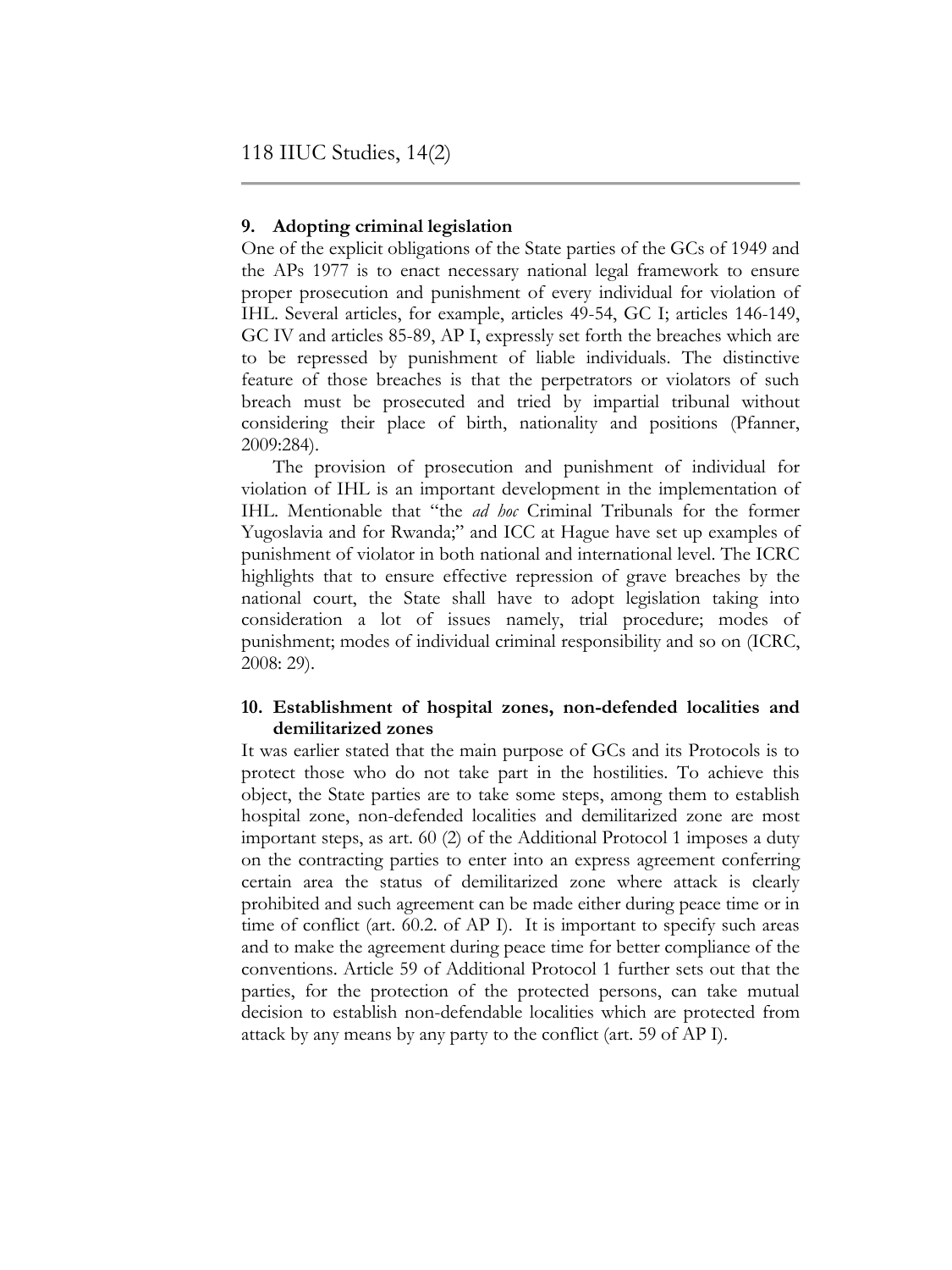#### **11. Establishment of national societies**

The importance of establishment of national societies was realized earlier back to 1929 when "the Convention for the Amelioration of the Condition of the Wounded and Sick in Armies at Field 1906, as revised in 1929", was drafted inserting the provision of protection of the aid societies formed in the State working voluntarily namely national Red Cross (RC) and Red Crescent (RC) societies established with the approval of their governments (arts.  $10 \& 11$ ). Realizing the importance of the national societies, the Diplomatic Conference on the Treatment of the Prisoner of War, in its final Act. expressed as follows:

The Conference, recognizing the importance of the contribution demanded of National RC Societies and the Voluntary Aid Societies in promoting fellowship between nations, considers it highly desirable that, as far as it may be consistent with municipal law, they should be granted all possible facilities and exemptions for their work in time of peace, particularly as regards accommodation, free passage of personnel and property, and their relief activities.

Later on, in all important documents of IHL especially in four GCs of 1949 and its Protocols of 1977, the features of the national societies have been included. The first (arts. 26 & 44), second (art. 24) and third (art. 26) Geneva Conventions have implicitly discussed the features of National Societies but it was expressly discussed in the GC IV of 1949. As article 30 of fourth Geneva Convention says: "the protected persons shall have all the facilities for making application to the protecting power, the International Committee of the Red Cross, the national RC, RC, Red Lion and Sun societies of the countries where they may be." Article 63, lastly, States; "Subject to temporary and exceptional measures imposed for urgent reasons of security by the Occupying Power: a) Recognized National Societies shall be able to pursue their activities in accordance with RC Principles, as defined by the International Red Cross Conferences; b) The Occupying Power may not require any changes in the personnel or structure of these societies, which would prejudice the aforesaid activities."

After this international recognition of the National Societies, many countries of the world with the help of the Committee of the Red Cross and Red Crescent, formed their national societies in the light of the principles of the International Red Cross and Red Crescent Movement and at the initial stage of the studies of the APs many National Societies expressed their intention regarding inserting a new provision in the Protocol. The ICRC, considering it the best time for submitting their proposal in the 22nd International Conference of the Red Cross 1973, having examined the drafts additional protocols of the GCs, made a draft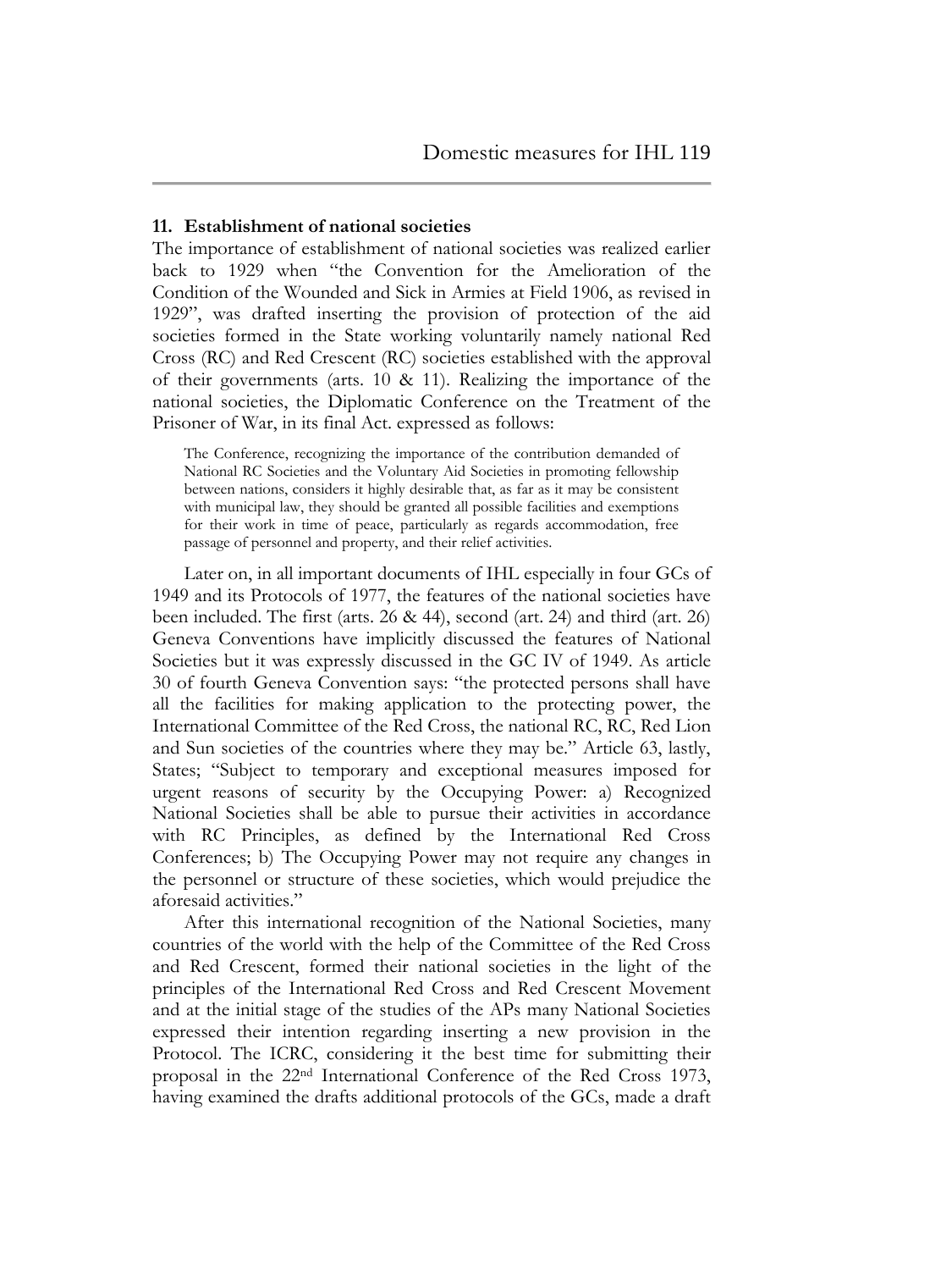No. XV especially on the National Societies. From this conference it was requested to convene a Diplomatic Conference, consequently it was convened in Geneva in 1974 (Pictet, 1987:938). The Conference held in Geneva between 1974 and 1977 and most important two international documents on IAC and NIAC have been adopted in this conference. The AP I of 1977 inserted article 81 recognizing the National Societies. Now almost in every country, there is either Red Cross or Red Crescent Societies but the problem is that they are not fully independent from the government influence; as a result they are to face some problems in acting according to the principles during armed conflicts.

## **12. Establishment of national commission for IHL**

The setting up of a national commission for IHL is neither required by the GCs nor by their APs. The Conventions represent the essential guarantees for the victims of armed conflict as laid down in the GCs that the State is coming forward for the satisfaction of its obligations regarding "to respect and to ensure respect" of the GCs and Protocols (ICRC, 2001:2). Statistic shows that over 100 States have established national committees in various names which play a key role in various ways in promotion and implementation of IHL at national level. They also keep continue their endless effects for the promotion of humanitarian knowledge in numerous strategies, for example, persuading the government for incorporation of humanitarian law in the national curriculum, suggesting for making necessary policies for proper dissemination of the Conventions and Protocols among the people and arranging necessary training programs and so on (ICRC, 2001:1).

## **13. Formation of civil defense organizations**

The Addition Protocol of 1977 obligates the State parties to establish civil defense organizations in every State for the protection of the civilians from dangers of the AC, for providing necessary assistance to civilian population for protecting them from the results of conflicts and for ensuring the condition necessary for their survival (art. 61.a. of AP I). With a view to achieve these objectives the personnel authorized by the State to perform the civil defense are required to do some essential activities which are mainly: i) Warning the civilian population with respect to the forthcoming attacks; ii) constructing and organizing the shelters for the civilians so that they can be accommodated and protected from the effects of hostilities during the armed conflicts; iii) conducting rescue operation both during armed conflict and after the end of the conflict and it may be in different forms depending on the existing situations either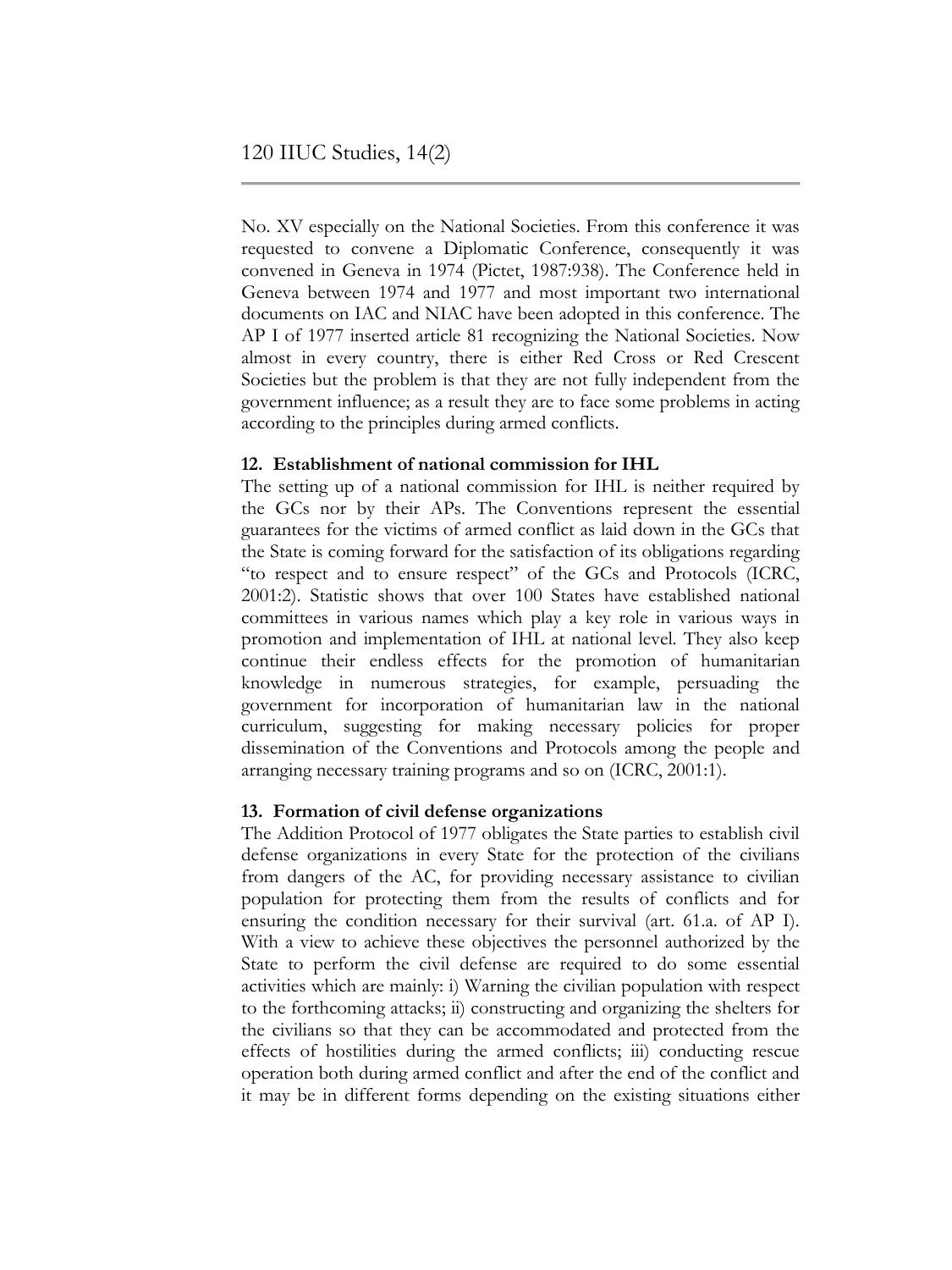searching the persons in the destroyed territory or conducting an operation consisted of medical personnel to provide first aid for wounded persons and to collect them from the battle field for ensuring the treatments and foods.

Along with the above activities, the civil defense organization is to do some other activities, for example, managing urgent shelter and supplies; providing immediate aid and medical care, helping in the restoration of peace in war torn area; and repairing the most essential utilities and speedy transfer of the dead bodies.

The above mentioned activities of the civil defense organizations indicate that this body can do a lot of work during armed conflict, before the conflict and after the end of the conflict but unfortunately this body has not been established in most of the countries. If a civil defense organization is formed, it can contribute greatly to minimize the suffering of the victims of the conflicts and in many cases many civilians can be protected from the effects of the hostilities.

#### **14. Ensuring the protection of the recognized emblems**

Long before the establishment of the Red Cross, during armed conflicts, there was a practice of marking the hospitals and ambulances by a flag of a single color to protect those from attacks of opposite party. At the historic International Conference in 1863, on the suggestion of General Durfour, the Red Cross on a white ground was recognized as the uniform visible distinctive emblem (art. 8. L. AP I) for marking hospitals and ambulances. The Swiss government convened the Diplomatic Conference in the following year and succeeded to sign "the Geneva Convention for the Amelioration of the Condition of the Wounded in Armies in the Field 1864" which officially recognized the Red Cross as a uniform emblem.

Turkey in her first war with Serbia and later on with Russia in 1876 notified the Swiss Federal Council that her Medical service would display the Red Crescent not Red Cross, although in 1865 Turkey had adhered Geneva Convention without any reservation. Later on some other countries like Siamese (Thailand) and Persian (Iran) asked for the recognition of the Red Lion and Sun and Israel proposed for using the red Shield of David as their protective emblems but it was not accepted as article 41 says, "under the direction of the competent military authority, the emblem of the red cross on a white ground shall be displayed on the flags, armlets and on all equipment employed in the Medical Service. Nevertheless, the countries which have already been using the Red Cross, the Red Crescent or the red lion and sun on a white ground as the protective emblem in place of Red Cross, have been recognized by the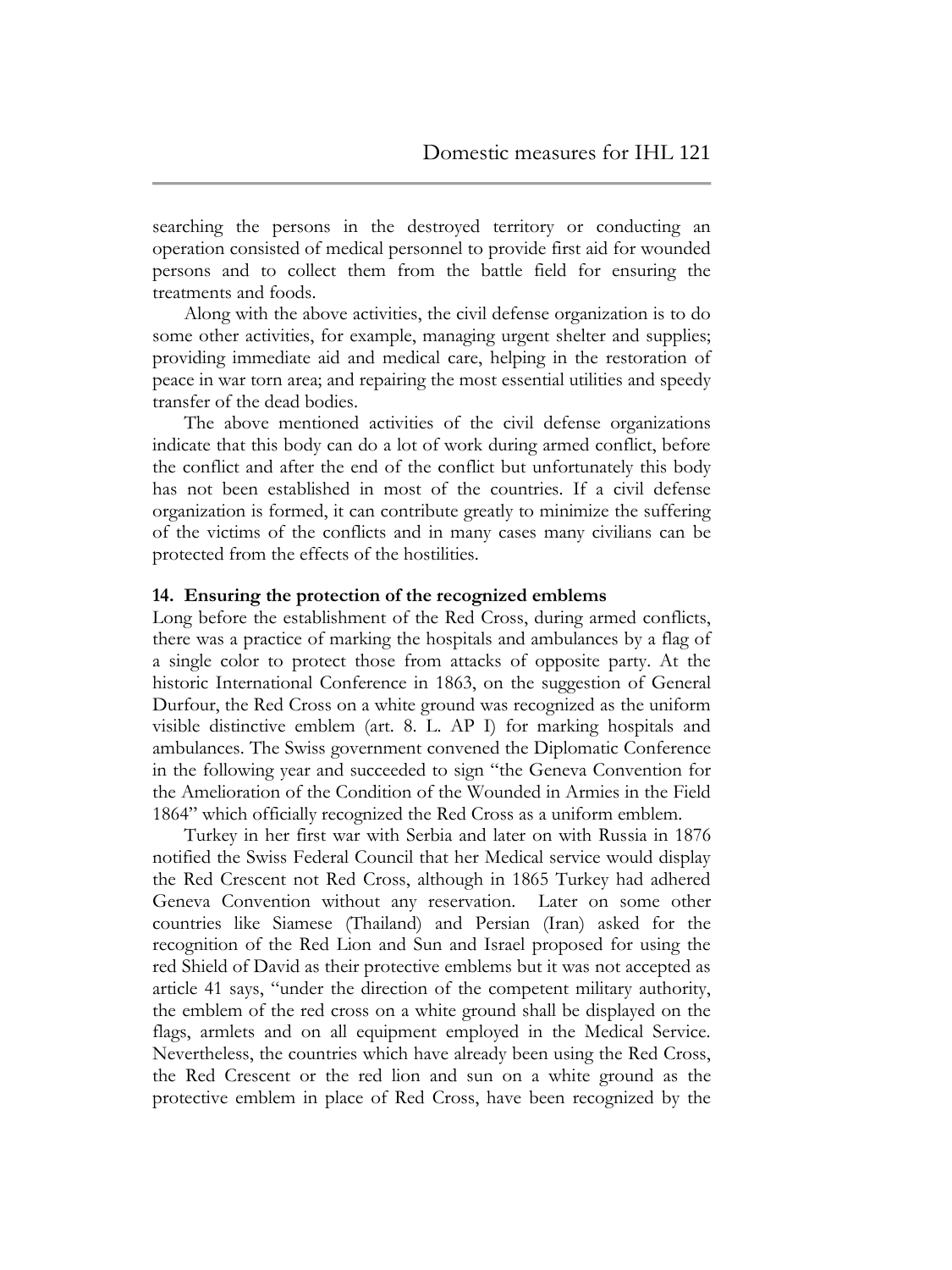terms of the present Convention (art. 41, GC II)." Very recently in 2005 the claim of Israel was also accepted by the 3rd Additional Protocol (Art. 2). Some other emblems, signs and signals namely the Red Cross, Red Crescent, red lion and sun on white (art. 38, GC IV arts 3 & 4, AP I), distinctive signals (AP I, annex I, Chap. III), signs marking works and installation containing dangerous forces (art. 16 & 56 and annex I, chap. VI, AP I) and international distinctive sign for civil defense (art. 66, AP I) have been created and protected under the GCs and protocols and the flag of truce and emblem of cultural property have also been referred in the protocol.

The High Contracting Parties are under an obligation under the GCs, AP and other international instruments to prevent the misuse and deliberately improper use of the recognized emblems, signs or signals by making national laws (art 45, 38 &18 (8) of GC I, arts 38 & 18(8), of AP I, art. 23(f) Hague Regulation 1899 arts 27 & 28, GC1929) and each State party shall take initiative to recognize medical and religious personnel (art. 18.1. AP I), religious personnel and civilian medical personnel (art. 18.3. AP I), the distinctive emblem and distinctive signals used in medical units and transports (art. 18.2, AP I). Complying with this obligation many countries have already incorporated a provision in the national law or military manual prohibiting improper use of the emblem of the Red Cross or Crescent, yet in many countries the Red Cross or Crescent emblems are continually being misused both during armed conflict and peace time for perfidy or other purposes. An example is Nicaragua, where the *contras* used the Red Cross emblem in a helicopter to transport military supplies which is a grave breach of the IHL (Slim, 1989). And in many countries it can be seen that the emblem of the Red Cross or Crescent are randomly being used by the doctors, hospitals etc. At the New Delhi Conference of March 1977 it was revealed that many countries had not yet made law prohibiting the improper use and ensuring punishment for the offenders, and those who enacted laws are also reluctant to implement it. So it is urgent need to make national legislation prohibiting all types of misuse and improper use of the recognized emblems and making provision for severe punishment for the violators.

In addition to the above mentioned measures the States should take some other initiatives during peace time to implement IHL which are mainly, enacting national legislation for implementation of various IHL conventions and treaties, making prisoners` camps, establishing national humanitarian committee and giving greater emphasis on IHL in drawing up programs of legal co-operation and training ("Draft Recommendation" 1999). The States are also required to ratify, if they have not already done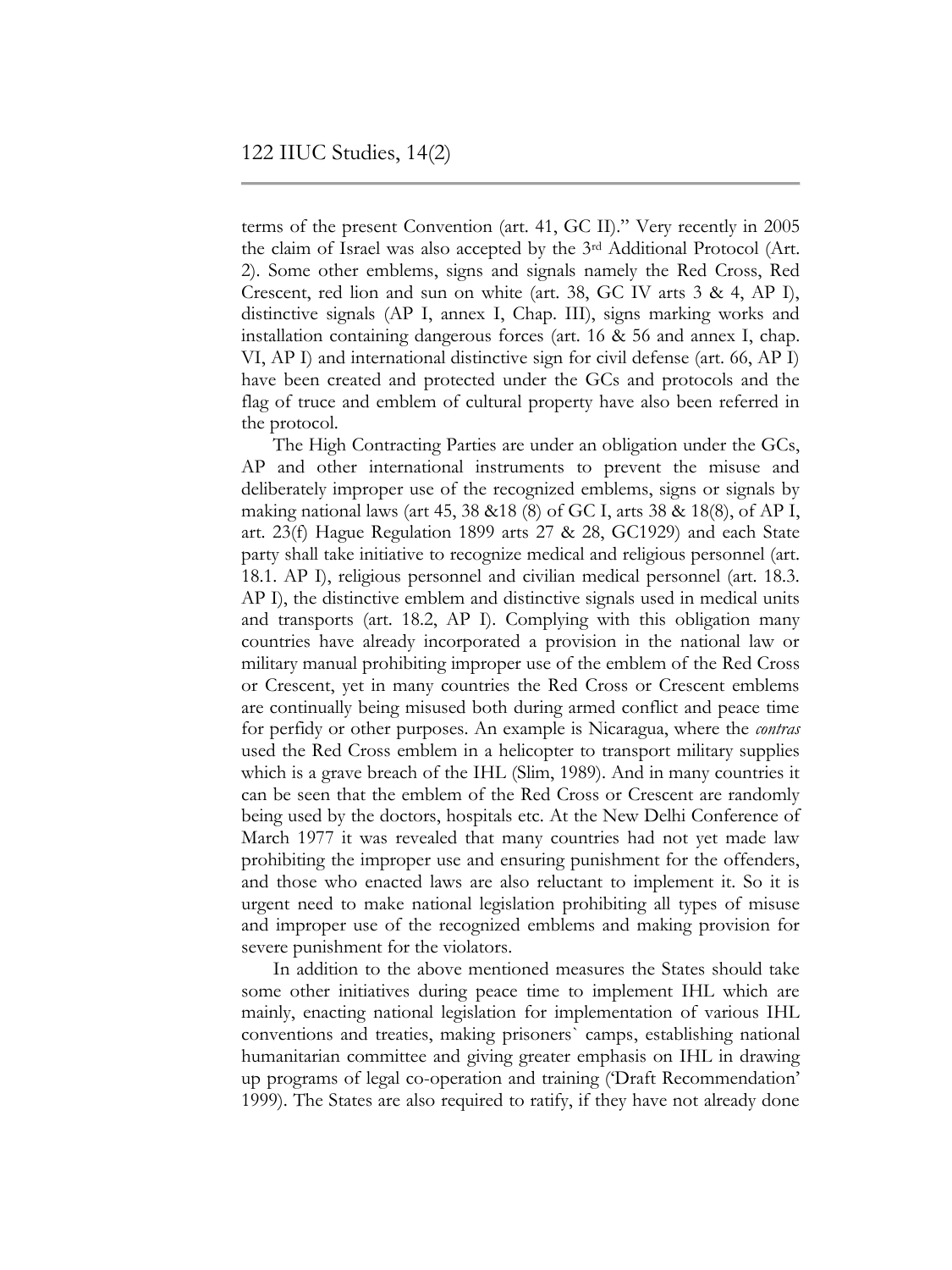so, APs I and II of 1977 to the GCs of 1949, and lift any reservations there may be to these instruments and ensure that all their obligations arising from these instruments are systematically reviewed and carried out. Most importantly in 2002 the ICC has come into function so the States should recognize the jurisdiction of this court.

#### **15. Conclusion**

There is no dream of utopian State where no violence exists and no precautionary measures are required for minimizing the effects of violence. This is a reality that goes back to the beginning of the existence human civilization even where the conflict was present and it is strongly supposed that it would continue till the end of human existence. In this situation the States need to take some peace time steps to avoid future AC and to minimize the sufferings of the victims and to protect the protected persons and objects during AC. The study finds that to meet these objectives, the first and foremost duty of all concerned States are to make core IHL documents familiar to the citizens of the country including armed forces members. Dissemination of the Conventions and Protocols, training the combatants and non-combatants and so on are crucial but not sufficient for making people acquainting with IHL. On the other hand, to provide safe place for the civilians, wounded, prisoners of war during armed conflict States should establish safety zone, non-defended localities, demilitarized zone, prisoners` camps and hospital zone from the vicinity of the military territory. Most importantly States need to make necessary national legislation containing the provisions of GCs and APs and other IHL documents especially prescribing the trial process and specific punishment of the violators of the Conventions and Protocols during conflict. For implementation of IHL it is also necessary to prohibit misuse and improper use of the recognized emblems, signs and signals. Lastly to make necessary enactment, to provide sufficient training to the members of armed forces and others, to make essential suggestions for further day to day development of IHL, to sign and ratify the Conventions and Protocols, to operate dangerous rescue operations, to evacuate the civilians in the safety area and to evaluate the existing laws. It is also essential to establish national societies, national committee or commission for IHL and to form civil defense organizations.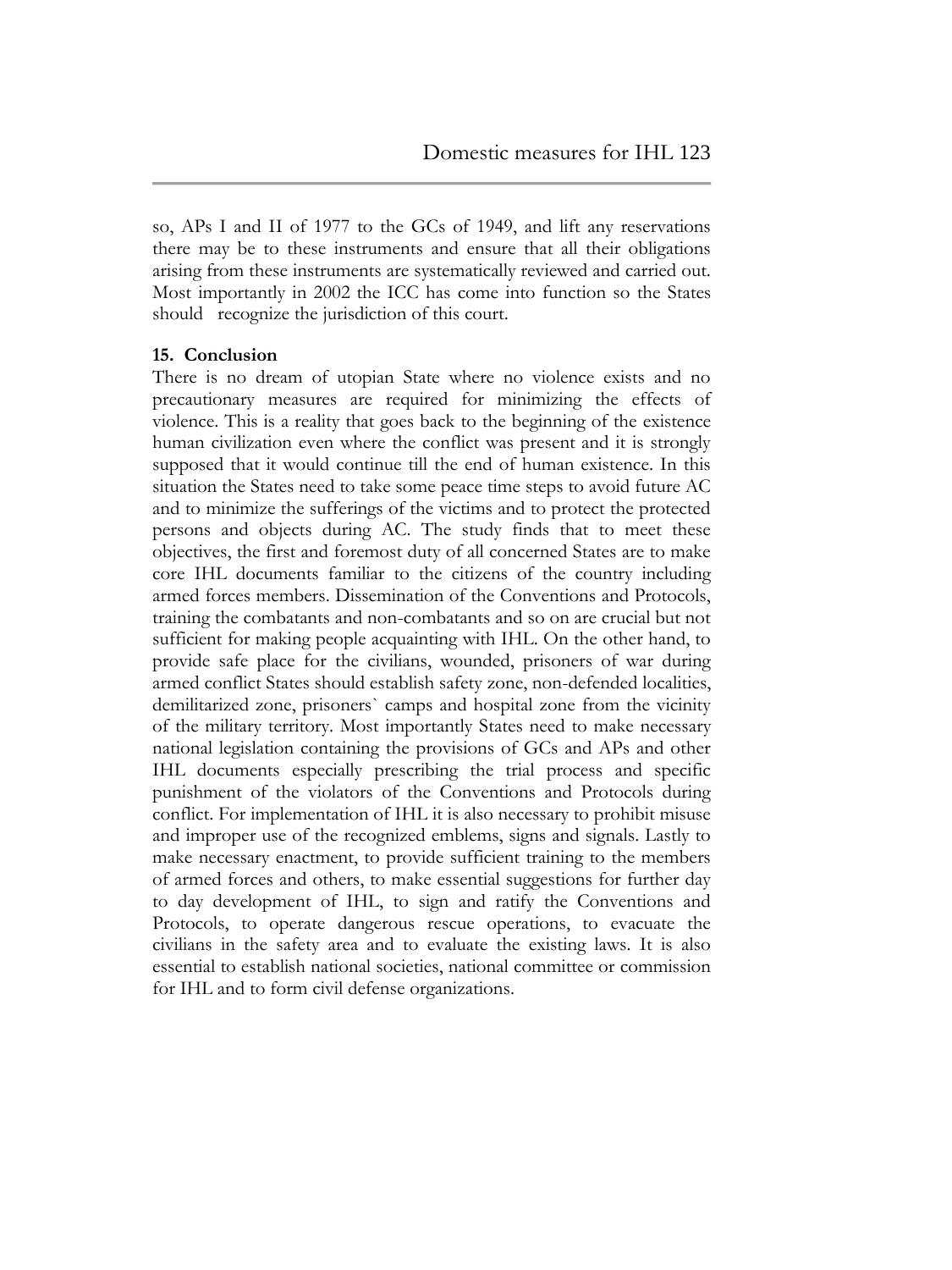#### **References**

Draft recommendations. (1999). *Parliamentary committee of the Council of Europe*.

- Draper, G. I. A. D. (1979). The implementation and enforcement of the Geneva Conventions of 1949 and the two Additional Protocols of 1977 (Vol. 164). *The Hague Academy of International Law*, (pp. 9-30).
- Focarelli, C. (2010). Common Article 1 of Geneva Conventions 1949: A soap bubble. *The European Journal of International Law, 21*(1), 125.
- International Committee of the Red Cross (ICRC). (2001). *National Committees for the Implementation of International Humanitarian Law*, P.2.
- International Committee of the Red Cross (ICRC). (2008). How is the term "Armed Conflict" defined in International Humanitarian Law? *ICRC opinion paper* (p.1).
- International Committee of the Red Cross (ICRC). (2015). *Treaties, state parties and commentaries.* Retrieved October 23, 2015, from <https://www.icrc.org/applic/ihl/ihl.nsf/vwTreaties1949.xsp>
- International Committee of the Red Cross and Red Crescent (ICRC). (2015). *The Domestic Implementation of International Humanitarian Law. A Manual,* p.20.
- Murphy, R. (2004). Contemporary Challenges to the Implementation of International Humanitarian Law. *Connections: The Quarterly Journal, 3*(3), 99- 114.
- National Implementation of International Humanitarian Law (NIIHL). (2010). *International Review of the Red Cross, 92*(879), 47.
- Pfanner, T. (2009). Various mechanisms and approaches to implementing international humanitarian law and protecting and assisting war victims. *International Review of the Red Cross, 91*(874), 279-328.
- Pictet, J. (1987). *Commentary on the additional protocols of 8 June 1977 to the Geneva Conventions of 12 August 1949*. Geneva: Martinus Nijhoff Publishers.
- Pictet, J. (ed.). (1952). *Commentary – I Geneva Convention for the Amelioration of the Condition of the Wounded and Sick in Armed Forces in the Field.* Geneva: International Committee of the Red Cross.
- Rajon, S. (2008, June). *International criminal responsibility.* Paper presented in ICRC regional teachers training program, Dhaka.
- Sandoz, Y. (1997). Implementing international humanitarian law. In M. K. Balachandran, & V. Rose (Ed.), *Introduction to International Humanitarian Law*  (p.250). New Delhi, India: International Committee of the Red Cross.
- Slim, H. (1989). Protection of the Red Cross and Red Crescent emblems and the repression of misuse. In *International Review of the Red Cross Archive, 29*(272), 420-437*.*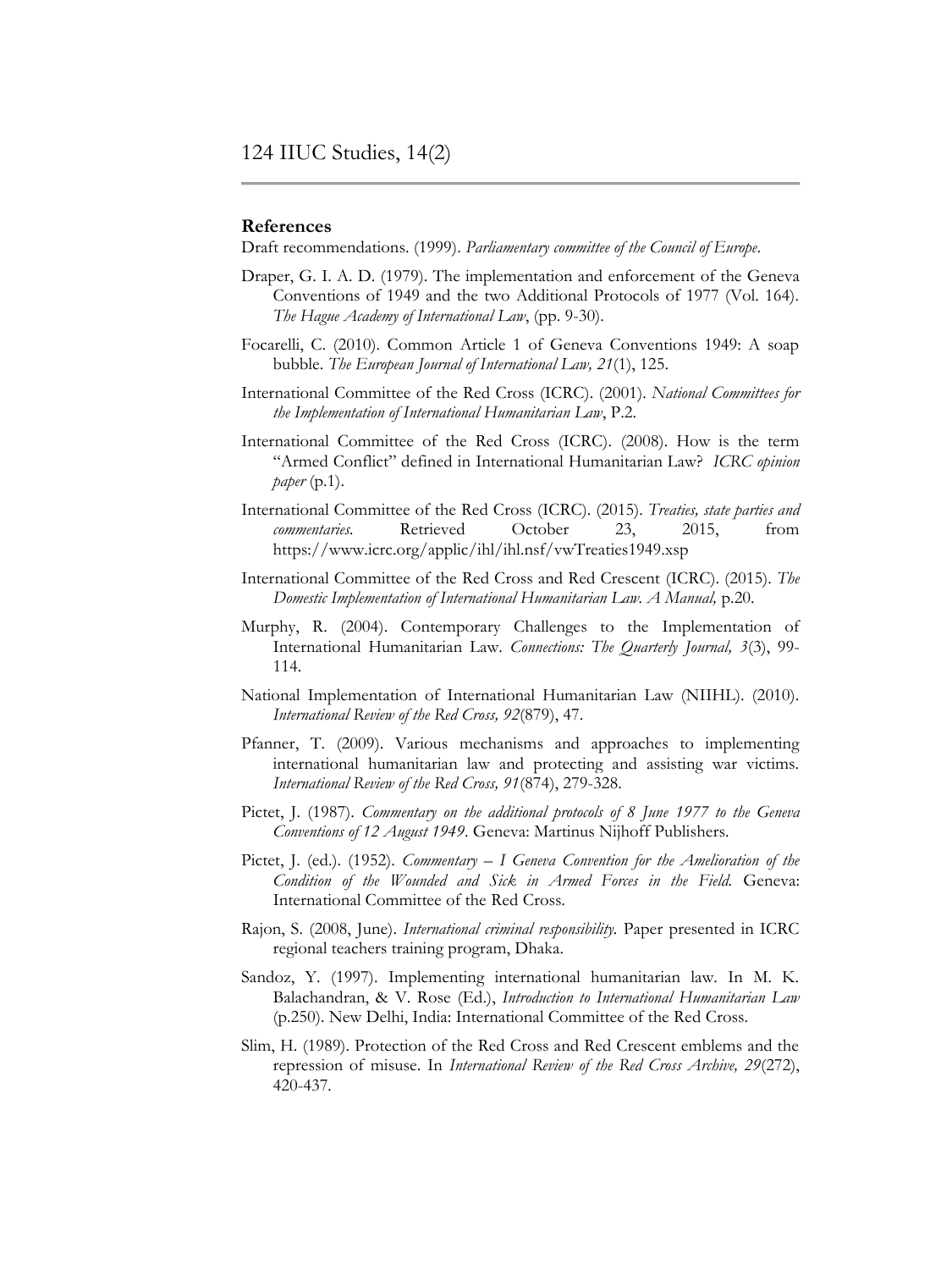#### **Statutes and International Instruments**

- Convention for the Prevention and Punishment of Terrorism, 19 League of Nations, OJ 23 (198): League of Nations Doc. C.546 (I).M383 (I) 1937 V (1938) 16 November 1937.
- Convention for the Protection of Cultural Property in the Event of Armed Conflict, 14 May, 1954, The Hague,
- Geneva Convention (I) for the Amelioration of the Condition of the Wounded and Sick in Armed Forces in the Field of 12 August 1949, 75 UNTS 31 (entered into force 21 October 1950).
- Geneva Convention (II) for the Amelioration of the Condition of the Wounded and Sick and Shipwrecked Members of Armed Forces at Sea of 12 August 1949, 75 UNTS 31 (entered into force 21 October 1950).
- Geneva Convention (III) Relative to the Treatment of Prisoners of War of 12 August 1949, 75 UNTS 31 (entered into force 21 October 1950).
- Geneva Convention (IV) Relative to the Protection of Civilian Persons at Time of War of 12 August 1949, 75 UNTS 31 (entered into force 21 October 1950).
- Convention II with Respect to the Laws and Customs of War and its annex: Regulations concerning the Laws and Customs of War on Land. The Hague, 29 July 1899.
- Protocol Additional (I) to the Geneva Conventions of 12 August 1949, and Relating to the Protection of Victims of International Armed Conflicts, 1125 UNTS 3, 8 June 1977 (entered into force 7 December 1978).
- Protocol Additional (II) to the Geneva Conventions of 12 August 1949, and relating to the Protection of Victims of Non-International Armed Conflicts, 1125 UNTS 3, 8 June 1977 (entered into force 7 December 1978).
- Additional Protocol 111: Protocol Additional to Geneva Convention of 12 August, 1949, and Relating to the Adoption of Additional Distinctive Emblems, 2005
- Rome Statute of the International Criminal Court, UN Doc. A/CONF.183/9, 17 July 1998 (entered into force 1 July 2002)